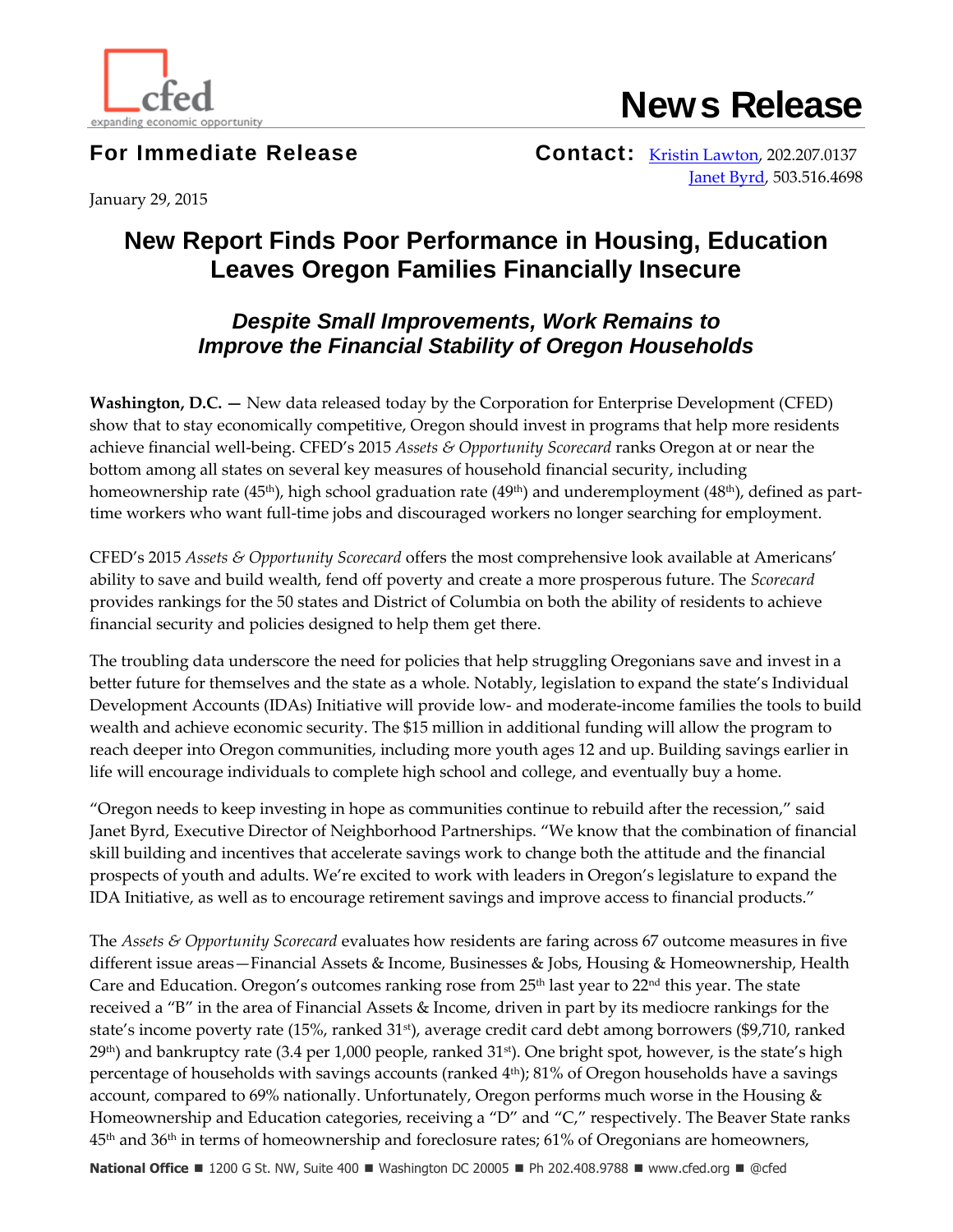compared to 64% nationally. Meanwhile, the state's foreclosure rate is 2.74%, compared to 2.49% nationally. Oregon also has one of the worst high school graduation rates (ranked 49<sup>th</sup>); only 69% of students graduated from high school in 2013.

The *Scorecard* also evaluates 68 different policy measures to determine how well states are addressing the challenges facings residents. Oregon has implemented about half of the policy options available to the state (35 of 68 possible policies). Oregon ranked 2nd overall on policies aimed at decreasing poverty and creating more opportunities for low- and moderate-income families. These policies have helped lessen the impact of factors such as high cost of living and extreme income inequality that pose particular challenges for state residents. Oregon ranked in the top ten states in four policy categories assessed by the *Scorecard*, including Financial Assets & Income (8<sup>th</sup>), Businesses & Jobs (2<sup>nd</sup>), Housing & Homeownership (3<sup>rd</sup>), and Health Care ( $6<sup>th</sup>$ ). The state ranked  $18<sup>th</sup>$  in Education.

Nationally, the *Scorecard* data finds millions of Americans have been left out of the economic recovery with little opportunity to take charge of their financial lives or plan for a more secure future. Large percentages of these households are experiencing profound levels of exclusion from the financial mainstream as they struggle in low-wage jobs and are forced to rely on fringe, often high-cost financial services just to make ends meet. Among the key findings:

- Low-wage jobs have increased in all but two states. Thirty-six states and Washington, D.C., saw decreases in average annual pay between 2012 and 2013.
- Nationally, 56% of consumers have subprime credit scores, meaning they cannot qualify for credit or financing at prime rates and are more likely to use costly alternative financial products. One in five households regularly relies on fringe financial services, such as payday loans, to meet their needs.
- Liquid asset poverty rates the percentage of households with less than three months of savings at the poverty level – are particularly high in states with the greatest levels of income inequality. This trend is most evident in poor states in the South and Southwest and high-cost states on the East and West coasts, all of which have large populations of color. If families can't save, closing the wealth gap is all but impossible.
- In 34 states, the gap in homeownership rates between households of color and white households has widened. The 10 states where the gap is greatest are Rhode Island, New York, Massachusetts, Connecticut, Wisconsin, South Dakota, North Dakota, Minnesota, New Jersey and Kentucky.
- High-cost (or subprime) mortgage loans—one of the main culprits behind the housing boom and bust—are on the rise. The percentage of homeowners with high-cost mortgages is higher in 42 states than it was in 2010.

"The economic recovery experienced by some segments of our society is barely a blip in the lives of millions of Americans who continue to struggle in low-wage jobs and have little ability to save and build a better future for themselves and their children," said Andrea Levere, president of CFED. "In far too many cases, these households are living outside the financial mainstream, relegated to using often high-cost financial services that trap them in a cycle of debt and financial insecurity."

To read an analysis of key findings from the 2015 *Assets & Opportunity Scorecard*[, click here.](http://assetsandopportunity.org/assets/pdf/2015_Scorecard_Report.pdf) To access the complete *Scorecard*, visi[t http://assetsandopportunity.org/scorecard.](http://assetsandopportunity.org/scorecard) Visit our [media resources page](http://assetsandopportunity.org/scorecard/newsroom/media_resources/) for interactive data tools, including our asset poverty calculator, downloadable infographics, customizable charts and maps, and other data visualizations.